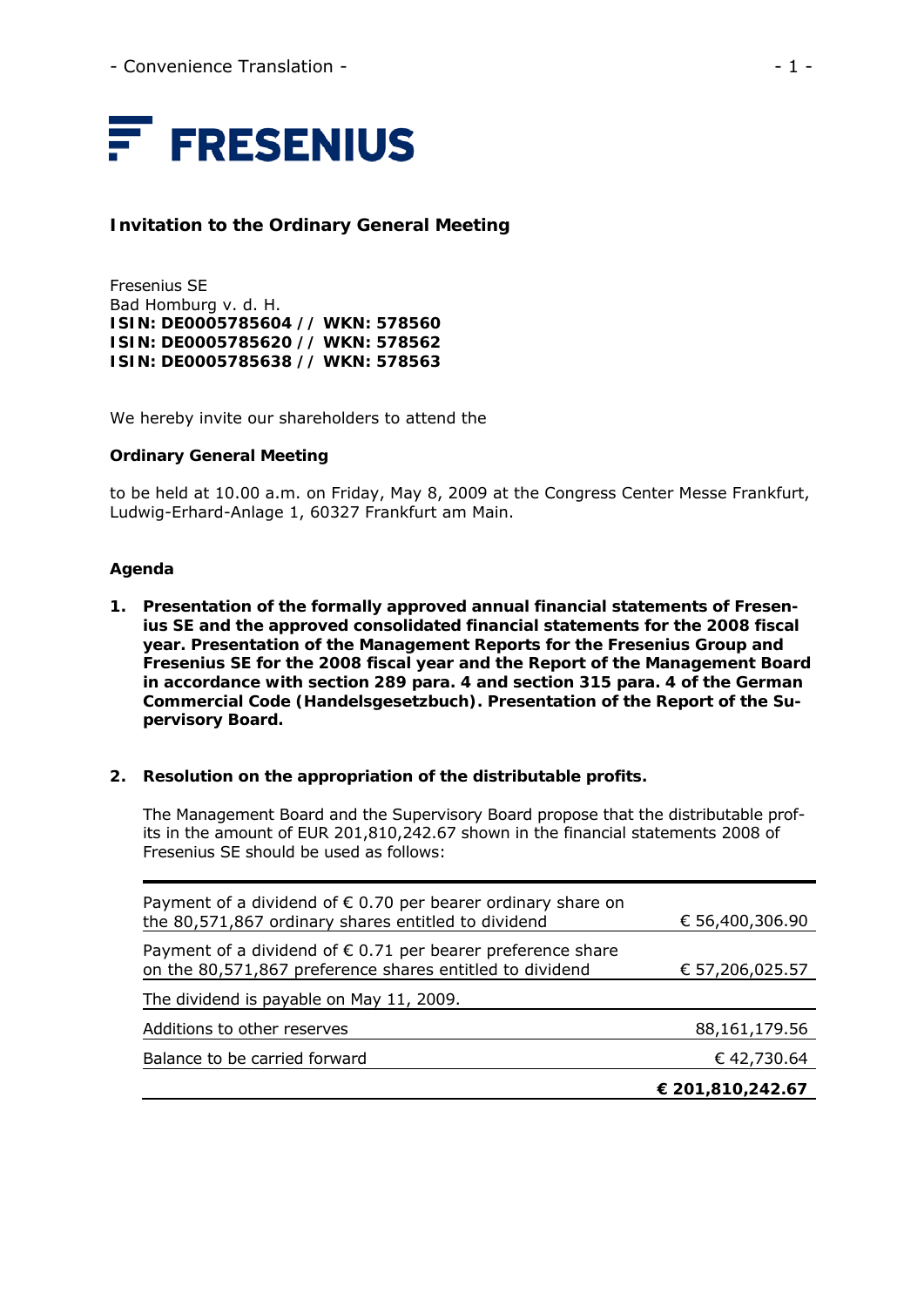# - Convenience Translation -  $\overline{a}$  - 2 -

**3. Resolution on approval of the actions of the Management Board for the fiscal year 2008.** 

The Management Board and Supervisory Board propose that approval should be given.

# **4. Resolution on approval of the actions of the Supervisory Board for the fiscal year 2008.**

The Supervisory Board propose that approval should be given.

# **5. Election of the auditor for the fiscal year 2009.**

The Supervisory Board proposes to elect KPMG AG Wirtschaftsprüfungsgesellschaft, Berlin, as the auditor for the 2009 fiscal year.

#### **6. Resolution concerning revocation of the previous Authorized Capital I and for the creation of new Authorized Capital I and corresponding modifications of the Statutes.**

In agenda item 7 the Management Board and Supervisory Board propose a resolution on the creation of new Authorized Capital II. For this reason and to provide that the periods within which the authorizations to increase the Company's capital may be used run in parallel, it is proposed that the present authorization to increase the Company's subscribed capital by a total of up to EUR 12,800,000.-- until May 9, 2011 (Authorized Capital I) be renewed in the same amount for a period of 5 years.

Management Board and Supervisory Board propose that the following resolution – at the same time as special resolution of the ordinary shareholders − be adopted:

- a. The so far unused authorization to increase the subscribed capital in section 4 para. 4 of the Statutes (Authorized Capital I) will be cancelled with effect from the date of entry in the Commercial Register of the new para. 4 in section 4, and section 4 para. 4 of the Statutes will be deleted.
- b. New Authorized Capital I of EUR 12,800,000 is created. For this purpose, para. 4 in section 4 is deleted and a new para. 4 is inserted in section 4 of the Statutes. The new para. 4 is worded as follows:

"The Management Board is authorized until May 7, 2014, with the approval of the Supervisory Board, to increase the Company's subscribed capital by a total amount of up to EUR 12,800,000 through a single or multiple issuance of new bearer ordinary shares and/or non-voting bearer preference shares against cash contributions (Authorized Capital I). The number of shares shall increase in the same proportion as the subscribed capital. The shareholders shall be be granted a subscription right; the subcription right may also be granted in such manner that the new shares are taken up by a bank or a syndicate of banks under an obligation to offer them for subscription to sharesholders of Fresenius SE. The Management Board is, however, authorized to exclude fractional amounts from the shareholders' subscription right and, if ordinary and preference shares are issued at the same time, to exclude rights of the holders of one class of shares to subscribe to the shares of the other class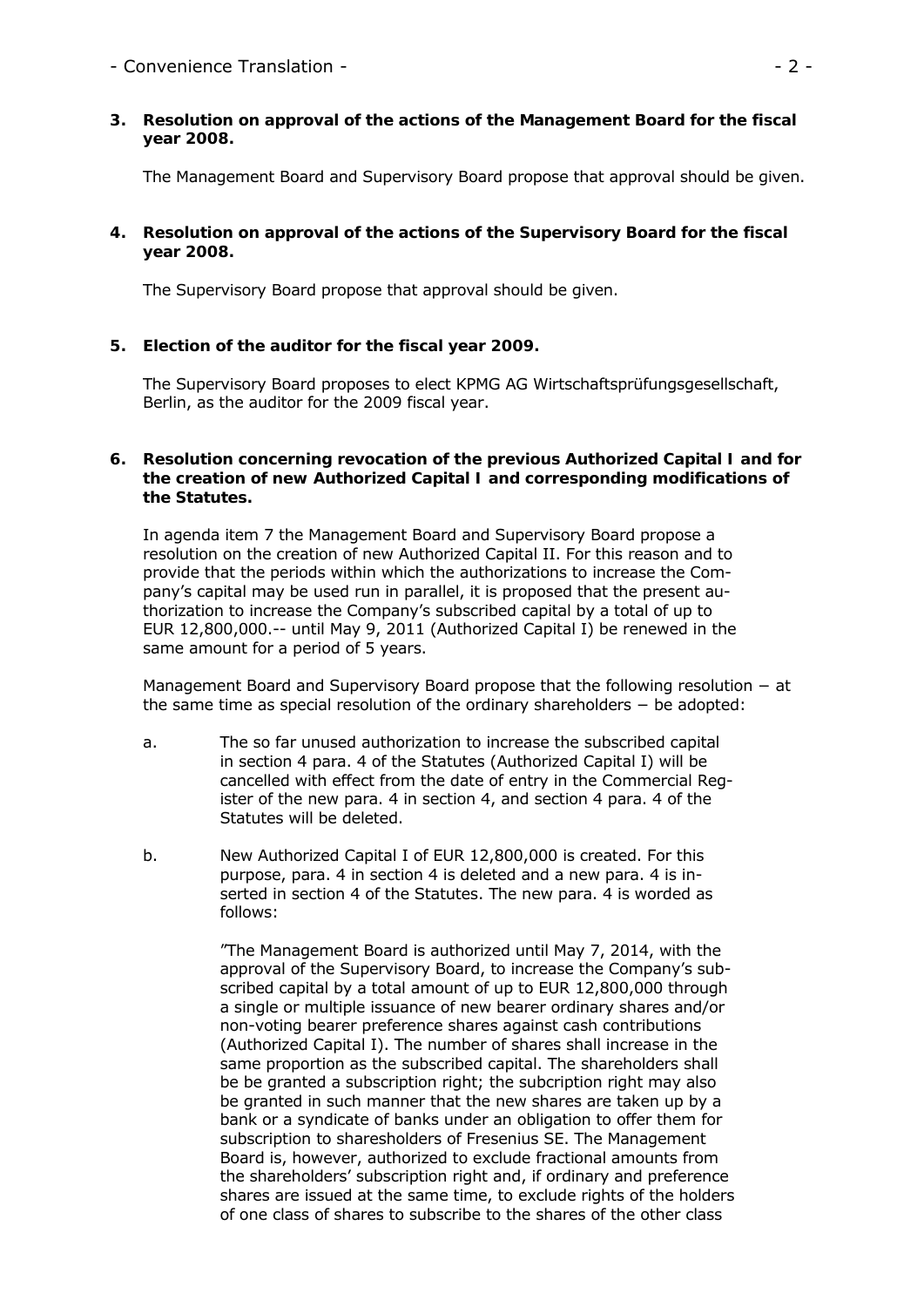provided that the subscription ratio is set the same for both share classes. The authorization also includes the right to issue additional preference shares which are equal to the previously issued nonvoting preference shares in respect of the distribution of the Company's profits or assets. The authorization may only be exercised to the extent that, when utilizing the entire Authorized Capitals registered in the Commercial Register pursuant to the resolutions in the General Meeting on May 8, 2009, the number of ordinary shares issued does not exceed the number of non-voting preference shares issued. The Management Board is further authorized, with the approval of the Supervisory Board, to determine the further details of the implementation of capital increases from Authorized Capital I. The Supervisory Board is authorized to amend section 4 para. 4 of the Statutes after complete or partial implementation of the capital increase from Authorized Capital I or after the expiry of the authorized period in accordance with the amount of the capital increase from Authorized Capital I."

#### **7. Resolution concerning revocation of the previous Authorized Capital II and for the creation of new Authorized Capital II and corresponding modifications of the Statutes.**

The authorization in Section 4 (5) of the Statutes (Authorized Capital II) has been almost completely used up by a capital increase against contributions in kind in 2006 and by a capital increase in 2008 in connection with the acquisition of APP Pharmaceuticals. In order to ensure also in future that the Management Board has the necessary flexibility to finance the Company's growth it is therefore proposed that the authorization be renewed in its original amount.

Management Board and Supervisory Board propose that the following resolution − at the same time as special resolution of the ordinary shareholders − be adopted:

- a. The authorization to increase the subscribed capital in section 4 para. 5 of the Statutes (Authorized Capital II) will be cancelled and section 4 para. 5 of the Statutes will be deleted.
- b. New Authorized Capital II of EUR 6,400,000 is created. For this purpose, para. 5 in section 4 is deleted and a new para. 5 is inserted in section 4 of the Statutes. The new paragraph 5 is worded as follows:

" The Management Board is authorized until May 7, 2014, with the approval of the Supervisory Board, to increase the Company's subscribed capital by a total amount of up to EUR 6,400,000 through a single or multiple issuance of new bearer ordinary shares and/or non-voting bearer preference shares against cash contributions and/or contributions in kind (Authorized Capital II). The number of shares shall increase in the same proportion as the subscribed capital. The Management Board is authorized to exclude fractional amounts from the shareholders' subscription right and, if ordinary and preference shares are issued at the same time, to exclude rights of the holders of one class of shares to subscribe to the shares of the other class if the subscription ratio is set the same for both share classes. The Management Board is further authorized to decide on the exclusion of the shareholders' subscription right, in each case with the approval of the Supervisory Board. The exclu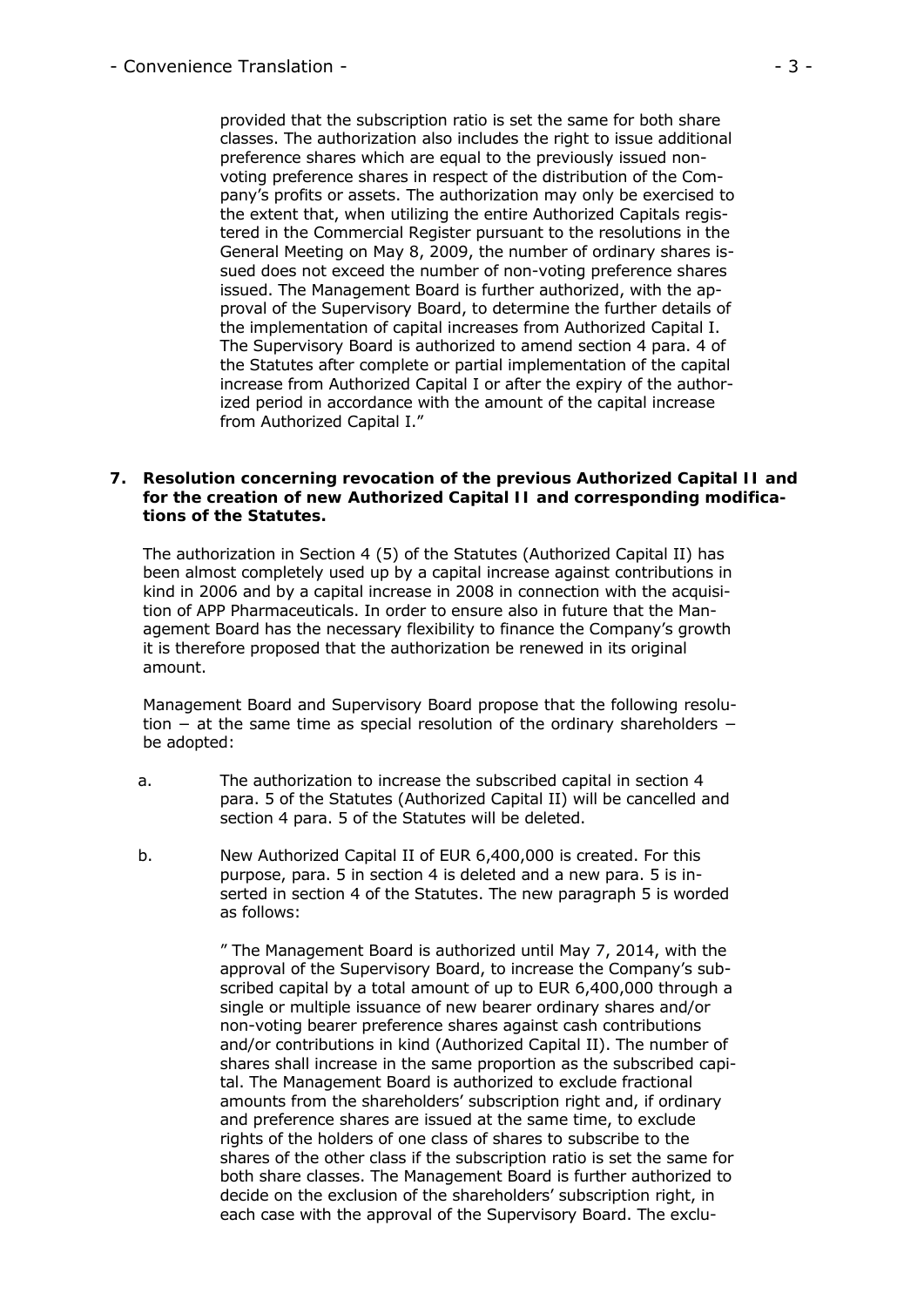sion of the shareholders' subscription right is only permissible, however, if in the case of a capital increase against cash contributions, the issue price is not significantly lower than the stock exchange price. In case of a capital increase against contributions in kind, the exclusion of subscription rights is only permissible for the acquisition of a company or parts of a company or a participation in a company. The authorization also includes the right to issue further preference shares which are equal to the previously issued non-voting preference shares in the distribution of the Company's profits or assets. The authorization may be exercised only to the extent that, when utilizing the entire Authorized Capitals registered in the Commercial Register pursuant to the resolutions in the General Meeting on May 8, 2009, the number of ordinary shares issued does not exceed the number of non-voting preference shares issued. The Management Board is further authorized, with the approval of the Supervisory Board, to determine the further details of the implementation of capital increases from Authorized Capital II. The Supervisory Board is authorized to amend section 4 para. 5 of the Statutes after complete or partial implementation of the capital increase from Authorized Capital II or after the expiry of the authorized period in accordance with the amount of the capital increase from Authorized Capital II. "

**8. Special vote of the preference shareholders on a resolution of the ordinary general meeting of shareholders of the same date on the revocation of the previous Authorized Capital I and for the creation of new Authorized Capital I and corresponding modifications of the Statutes.** 

Management Board and Supervisory Board propose that the following resolution be adopted:

- a. The so far unused authorization to increase the subscribed capital in section 4 para. 4 of the Statutes (Authorized Capital I) will be cancelled with effect from the date of entry in the Commercial Register of the new para. 4 in section 4, and section 4 para. 4 of the Statutes will be deleted.
- b. New Authorized Capital I of EUR 12,800,000 is created. For this purpose, para. 4 in section 4 is deleted and a new para. 4 is inserted in section 4 of the Statutes. The new para. 4 is worded as follows:

"The Management Board is authorized until May 7, 2014, with the approval of the Supervisory Board, to increase the Company's subscribed capital by a total amount of up to EUR 12,800,000 through a single or multiple issuance of new bearer ordinary shares and/or non-voting bearer preference shares against cash contributions (Authorized Capital I). The number of shares shall increase in the same proportion as the subscribed capital. The shareholders shall be be granted a subscription right; the subcription right may also be granted in such manner that the new shares are taken up by a bank or a syndicate of banks under an obligation to offer them for subscription to sharesholders of Fresenius SE. The Management Board is, however, authorized to exclude fractional amounts from the shareholders' subscription right and, if ordinary and preference shares are issued at the same time, to exclude rights of the holders of one class of shares to subscribe to the shares of the other class provided that the subscription ratio is set the same for both share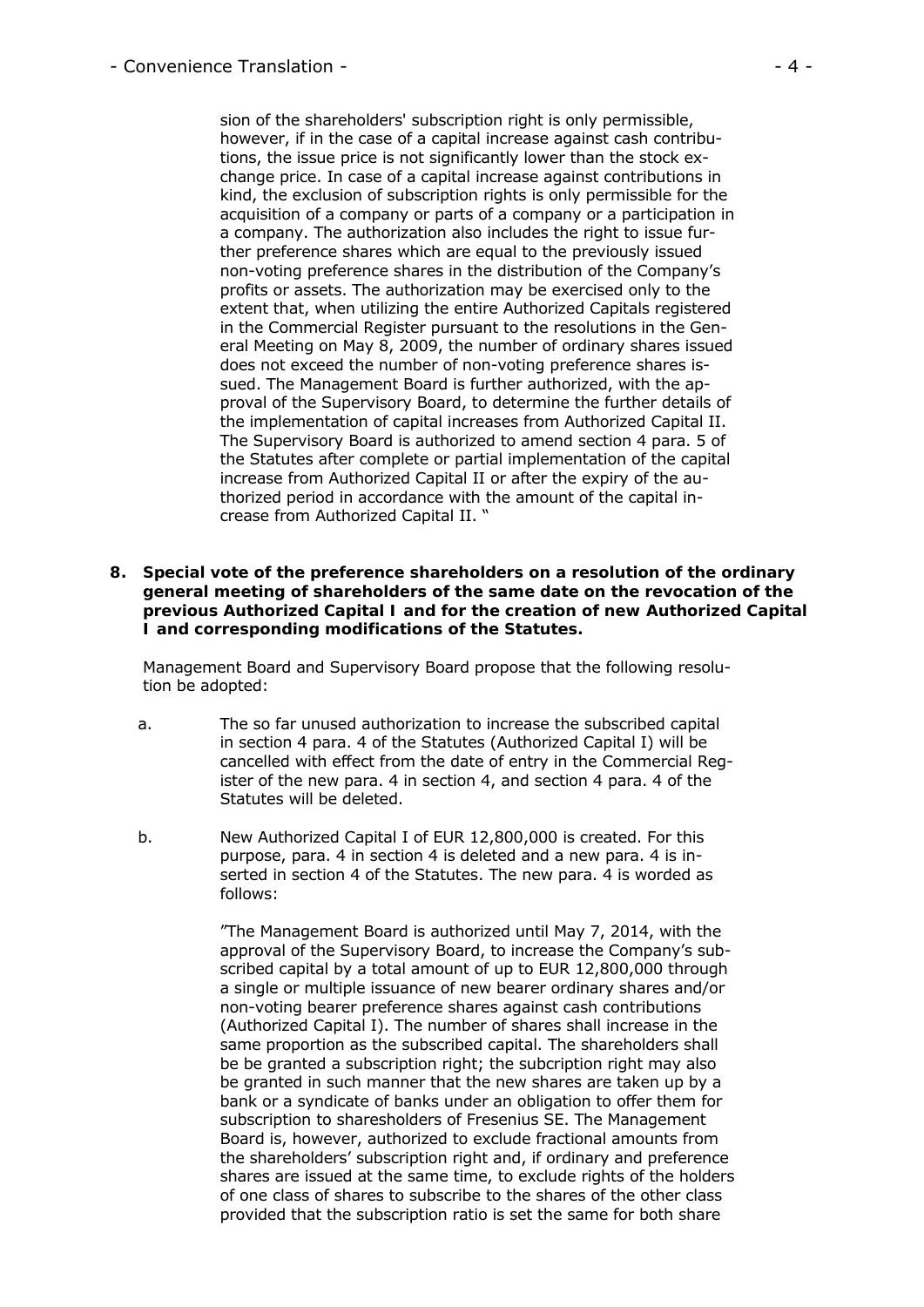classes. The authorization also includes the right to issue additional preference shares which are equal to the previously issued nonvoting preference shares in respect of the distribution of the Company's profits or assets. The authorization may only be exercised to the extent that, when utilizing the entire Authorized Capitals registered in the Commercial Register pursuant to the resolutions in the General Meeting on May 8, 2009, the number of ordinary shares issued does not exceed the number of non-voting preference shares issued. The Management Board is further authorized, with the approval of the Supervisory Board, to determine the further details of the implementation of capital increases from Authorized Capital I. The Supervisory Board is authorized to amend section 4 para. 4 of the Statutes after complete or partial implementation of the capital increase from Authorized Capital I or after the expiry of the authorized period in accordance with the amount of the capital increase from Authorized Capital I."

**9. Special vote of the preference shareholders on a resolution of the ordinary general meeting of shareholders of the same date on the revocation of the previous Authorized Capital II and for the creation of new Authorized Capital II and corresponding modifications of the Statutes.** 

Management Board and Supervisory Board propose that the following resolution be adopted:

- a. The authorization to increase the subscribed capital in section 4 para. 5 of the Statutes (Authorized Capital II) will be cancelled and section 4 para. 5 of the Statutes will be deleted.
- b. New Authorized Capital II of EUR 6,400,000 is created. For this purpose, para. 5 in section 4 is deleted and a new para. 5 is inserted in section 4 of the Statutes. The new paragraph 5 is worded as follows:

" The Management Board is authorized until May 7, 2014, with the approval of the Supervisory Board, to increase the Company's subscribed capital by a total amount of up to EUR 6,400,000 through a single or multiple issuance of new bearer ordinary shares and/or non-voting bearer preference shares against cash contributions and/or contributions in kind (Authorized Capital II). The number of shares shall increase in the same proportion as the subscribed capital. The Management Board is authorized to exclude fractional amounts from the shareholders' subscription right and, if ordinary and preference shares are issued at the same time, to exclude rights of the holders of one class of shares to subscribe to the shares of the other class if the subscription ratio is set the same for both share classes. The Management Board is further authorized to decide on the exclusion of the shareholders' subscription right, in each case with the approval of the Supervisory Board. The exclusion of the shareholders' subscription right is only permissible, however, if in the case of a capital increase against cash contributions, the issue price is not significantly lower than the stock exchange price. In case of a capital increase against contributions in kind, the exclusion of subscription rights is only permissible for the acquisition of a company or parts of a company or a participation in a company. The authorization also includes the right to issue further preference shares which are equal to the previously issued non-voting preference shares in the distribution of the Company's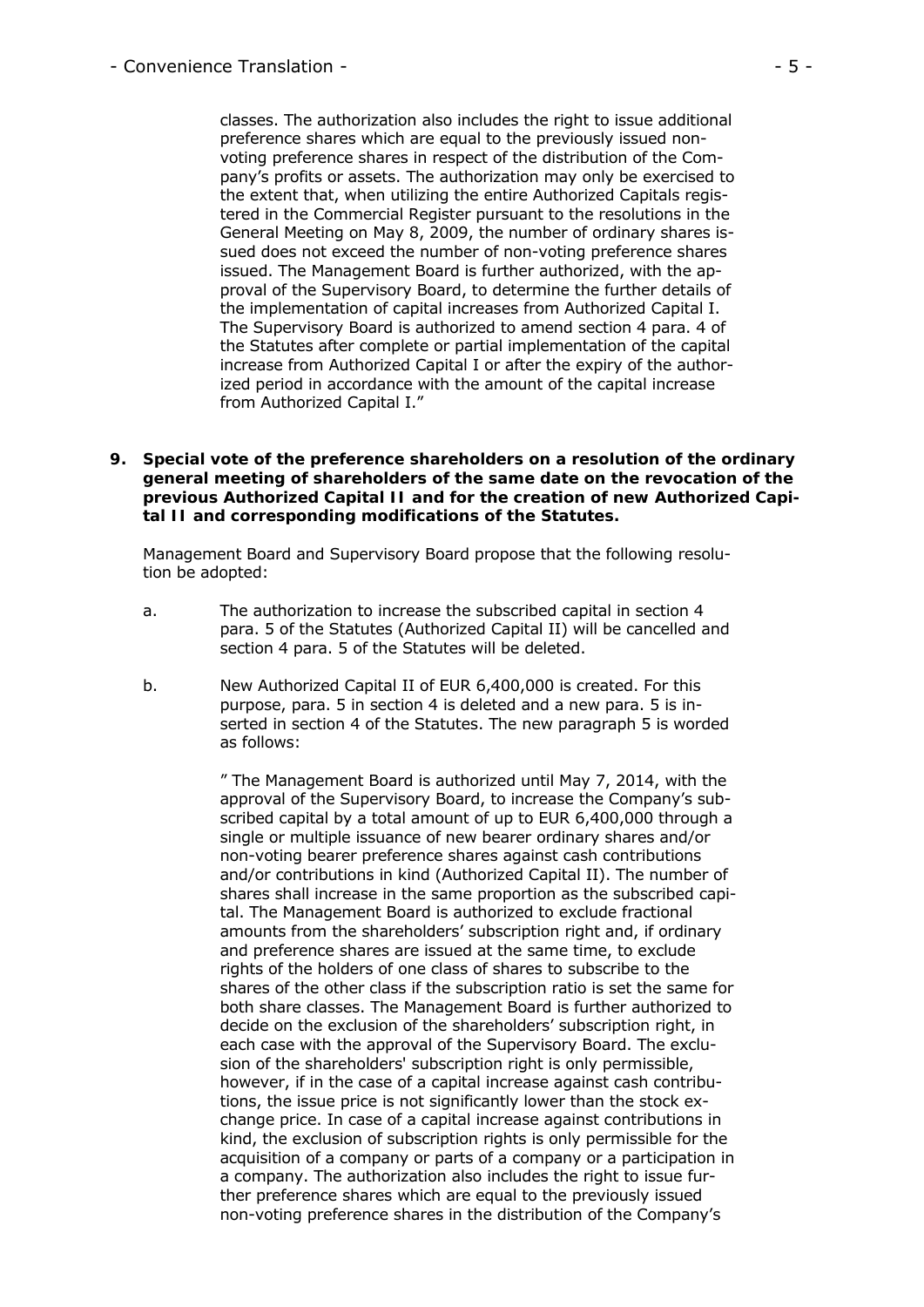profits or assets. The authorization may be exercised only to the extent that, when utilizing the entire Authorized Capitals registered in the Commercial Register pursuant to the resolutions in the General Meeting on May 8, 2009, the number of ordinary shares issued does not exceed the number of non-voting preference shares issued. The Management Board is further authorized, with the approval of the Supervisory Board, to determine the further details of the implementation of capital increases from Authorized Capital II. The Supervisory Board is authorized to amend section 4 para. 5 of the Statutes after complete or partial implementation of the capital increase from Authorized Capital II or after the expiry of the authorized period in accordance with the amount of the capital increase from Authorized Capital II. "

# **Participation in the Ordinary General Meeting**

Shareholders who wish to participate in the ordinary general meeting or to exercise their voting right have to register for the ordinary general meeting and prove their eligibility. The registration and proof of eligibility must be received by the company at

Fresenius SE c/o Dresdner Bank AG WASHV dwpbank AG Wildunger Straße 14 60487 Frankfurt am Main Telefax: +49 (0)69/5099-1110 E-Mail: hv-eintrittskarten@dwpbank.de

no later than April 30, 2009. For the purpose of proving eligibility, a special proof of share ownership issued by the custodian institution in text form in the German or English language is sufficient. The proof of share ownership has to relate to the beginning of April 17, 2009.

The shareholder or his authorized representative will receive an admission ticket for the Ordinary General Meeting against submission of the proof of share ownership.

Each ordinary share grants one vote in the Ordinary General Meeting. The preference shares have voting rights at agenda items 8 and 9 only (special vote of the preference shareholders). Each preference share grants one vote at these agenda items.

#### **Total number of shares and voting rights**

80,571,867 ordinary shares and 80,571,867 preference shares are outstanding at the time of the invitation to the Ordinary General Meeting. Thereof, 80,571,867 ordinary shares have the right of participation and the voting right, and 80,571,867 preference shares have the right of participation in the general meeting and the voting right only at agenda items 8 and 9.

#### **Voting by proxies**

A shareholder may have his voting right or, respectively, his right to participate in the general meeting exercised by an authorized representative, e.g. by the custodian institution, a shareholders' association or any other person chosen by him. The proxy must be submitted in writing if it is not issued to a bank, a shareholder association or another person or institution of equivalent status according to the provisions of the German Stock Corporation Act.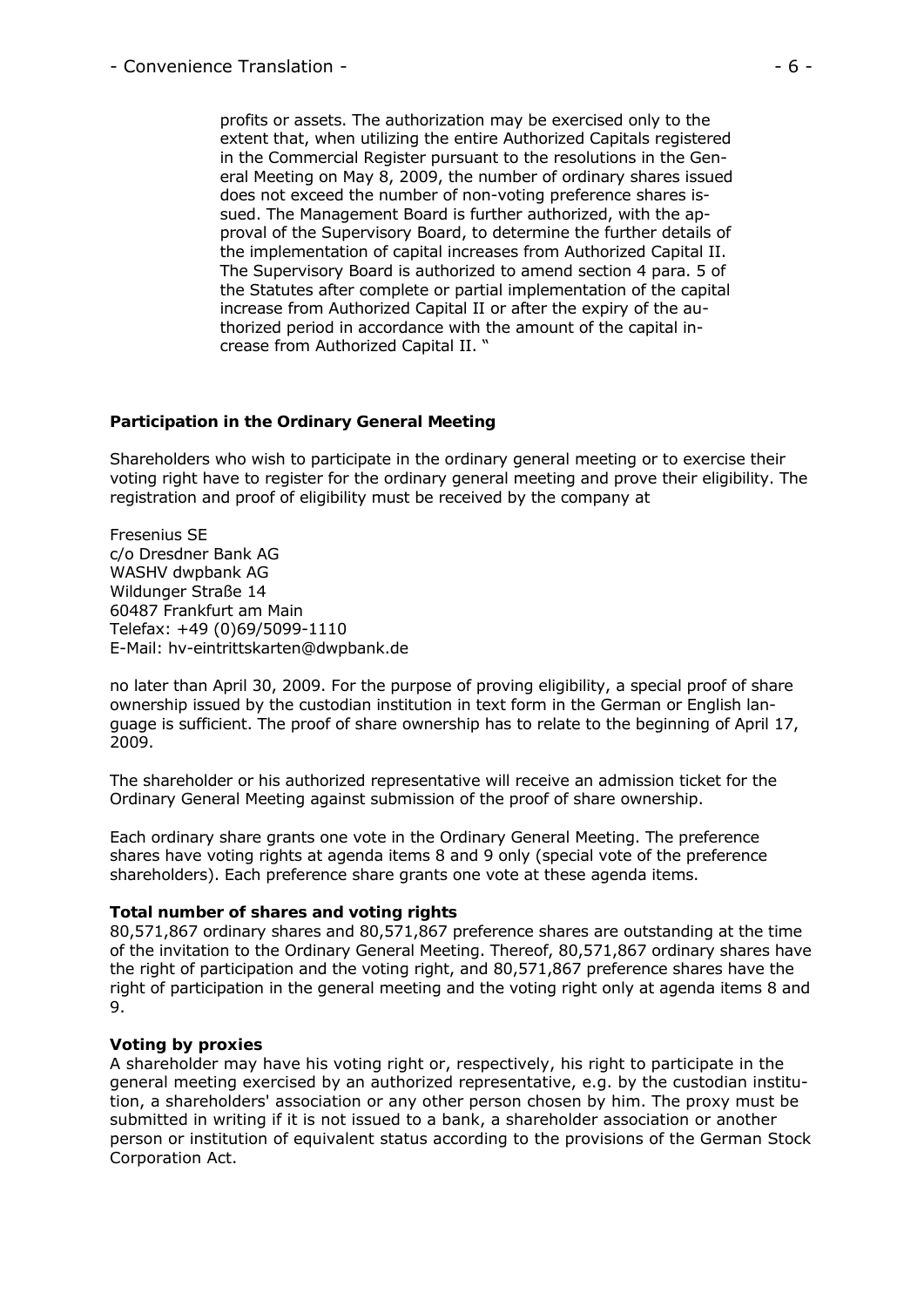# **Voting by official Company proxies**

In addition, the Company offers to its shareholders to authorize already prior to the general meeting employees designated by the Company as proxies for the exercise of voting rights who are bound to the instructions given to them (*weisungsgebundene Stimmrechtsvertreter*). Those shareholders who wish to grant a power of attorney to the proxies for the exercise of voting rights designated by the Company need an admission ticket to the Ordinary General Meeting for this purpose. The powers of attorney have to be submitted to the Company in writing. The shareholders will receive documents and information in this regard together with the admission ticket to the Ordinary General Meeting. In order to ensure the timely receipt of the admission ticket, an order should be placed at the earliest convenience with the custodian institution.

# **Motions from shareholders**

Motions and nominations for elections pursuant to section 126 para. 1 and section 127 German Stock Corporation Act (AktG) are to be addressed exclusively to:

Fresenius SE Investor Relations Else-Kröner-Straße 1 61352 Bad Homburg v.d.H. Telefax: +49 (0)6172/608-2488

Shareholder motions which the company receives not later than two weeks before the day of the Annual General Meeting will be published on the Internet address http://www.fresenius.com/InvestorRelations/Annual General Meeting immediately after receipt and proof of share ownership unless there is a reason for not doing so pursuant to Section 126 para. 2 of the German Stock Corporation Act. Motions not addressed in this way will not be considered.

Bad Homburg v.d.H., March 2009

**Fresenius SE The Management Board**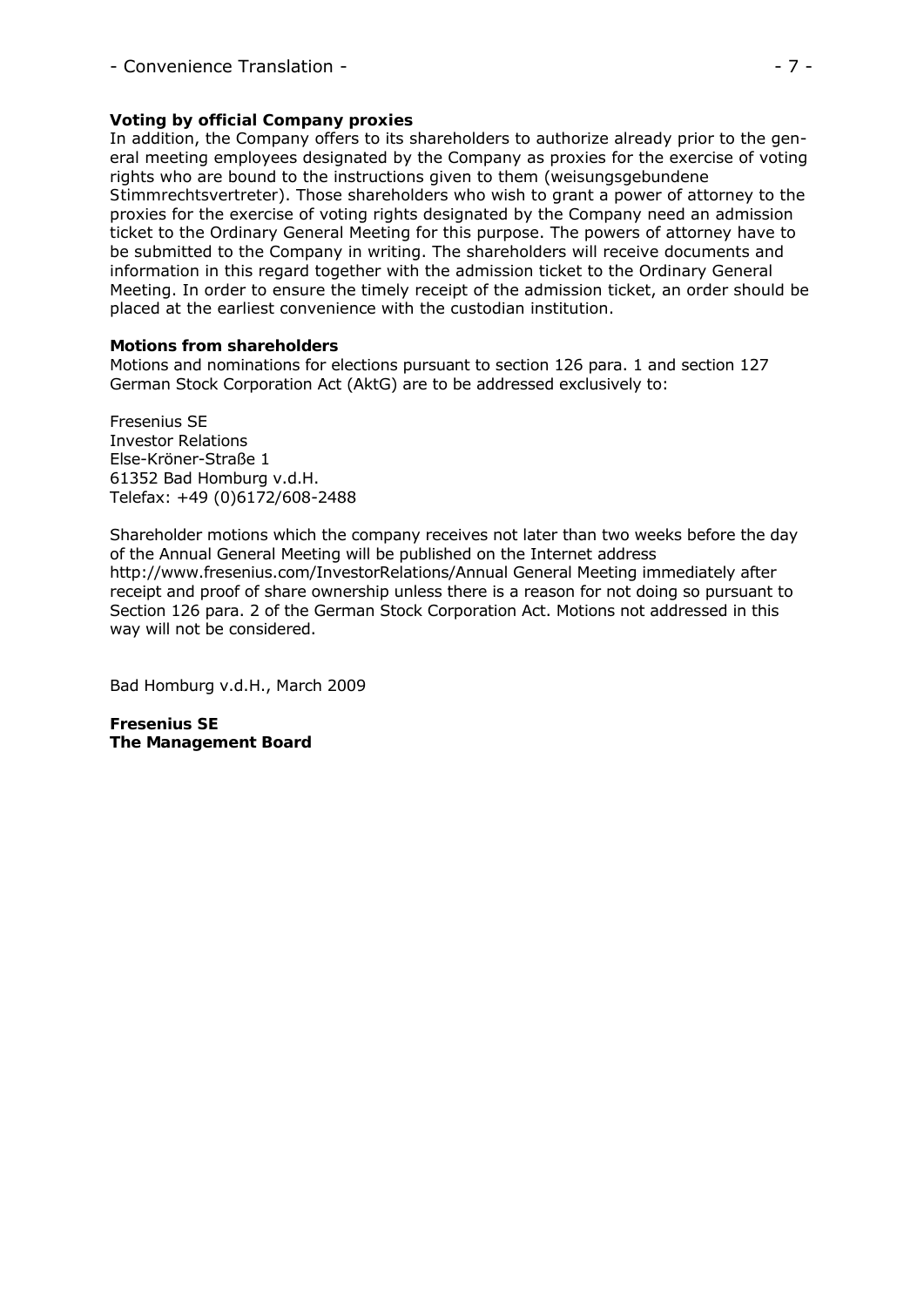### **Annex to the invitation for the Ordinary General Meeting of shareholders on May 8, 2009**

**Written report of the Management Board of the Company to the Ordinary General Meeting of shareholders on the agenda items 6 to 9 according to section 186 para. 4 and section 203 para. 2 German Stock Corporation Act** 

### **Authorized Capitals I and II**

The authorization in Section 4 (5) of the Statutes (Authorized Capital II) has been almost completely used up by a capital increase against contributions in kind in 2006 and by a capital increase in 2008 in connection with the acquisition of APP Pharmaceuticals. In order to ensure also in future that the Management Board has the necessary flexibility to finance the Company's growth it is therefore proposed that by the resolutions under agenda items 7 and 9 of the Ordinary General Meeting the authorization be renewed in its original amount.

For this reason and to provide that the periods within which the authorizations to increase the Company's capital may be used run in parallel, it is proposed that by the resolutions under agenda items 6 and 8 of the Ordinary General Meeting the present authorization to increase the Company's subscribed capital by a total of up to EUR 12,800,000.-- until May 9, 2011 (Authorized Capital I) be renewed in the same amount for a period of 5 years. It is proposed that the authorizations to increase the Company's capital run until May 7, 2014.

# Authorized Capital I:

The new Authorized Capital I amounts, as before, to EUR 12,800,00. This is 7.94 % of the Company's subscribed capital at the time of the invitation to the Ordinary General Meeting. If the management uses the authorization to increase the capital, the new shares from Authorized Capital I – with a total amount of up to EUR 12,800,000 – will, in principle, be offered to the shareholders for subscription. The timely renewal of the Authorized Capital I is intended to ensure once more that the Company can strengthen its equity base when capital market conditions are favorable. In the event of a simultaneous issue of ordinary and preference shares, the management will be authorized to exclude the shareholders' statutory subscription right to the effect that the ordinary shareholders receive a subscription right only to new ordinary shares and that the preference shareholders receive a subscription right only to new preference shares. This authorization may be exercised, however, only if the subscription ratio is the same for both share classes. This form of subscription restriction makes it possible to ensure that in the course of a capital increase the ratio between the holdings of the two shareholder groups is kept constant. Beyond this, the management is entitled to exclude the subscription right only for fractional amounts in order to achieve a rounded amount for the issue value and the subscription ratio.

At the appropriate time the subscription price will be set in such a way that the interests of the shareholders and the Company are reasonably taken into account under due consideration of the capital market situation.

#### Authorized Capital II:

In addition to the Authorized Capital I the Management Board and the Supervisory Board propose to the Ordinary General Meeting the creation of an Authorized Capital II in the amount of up to EUR 6,400,000. The authorization applies to a maximum of 3.97 % of the Company's subscribed capital at the time of the of the invitation to the Ordinary General Meeting. In addition to the possibility to exclude the subscription right for fractional amounts and a reciprocal exclusion of rights for holders of one share class to subscribe to shares in the other share class, the Management Board shall also be authorized to exclude the statutory subscription right completely. The capital increases may be effected through cash contributions or contributions in kind. The creation of this new Authorized Capital II intends to ensure that the Company can continue to strengthen its equity basis under optimal conditions and can, for the purpose of acquisitions, issue ordinary shares and preference shares against contributions in kind. The proposed authorization to issue ordinary